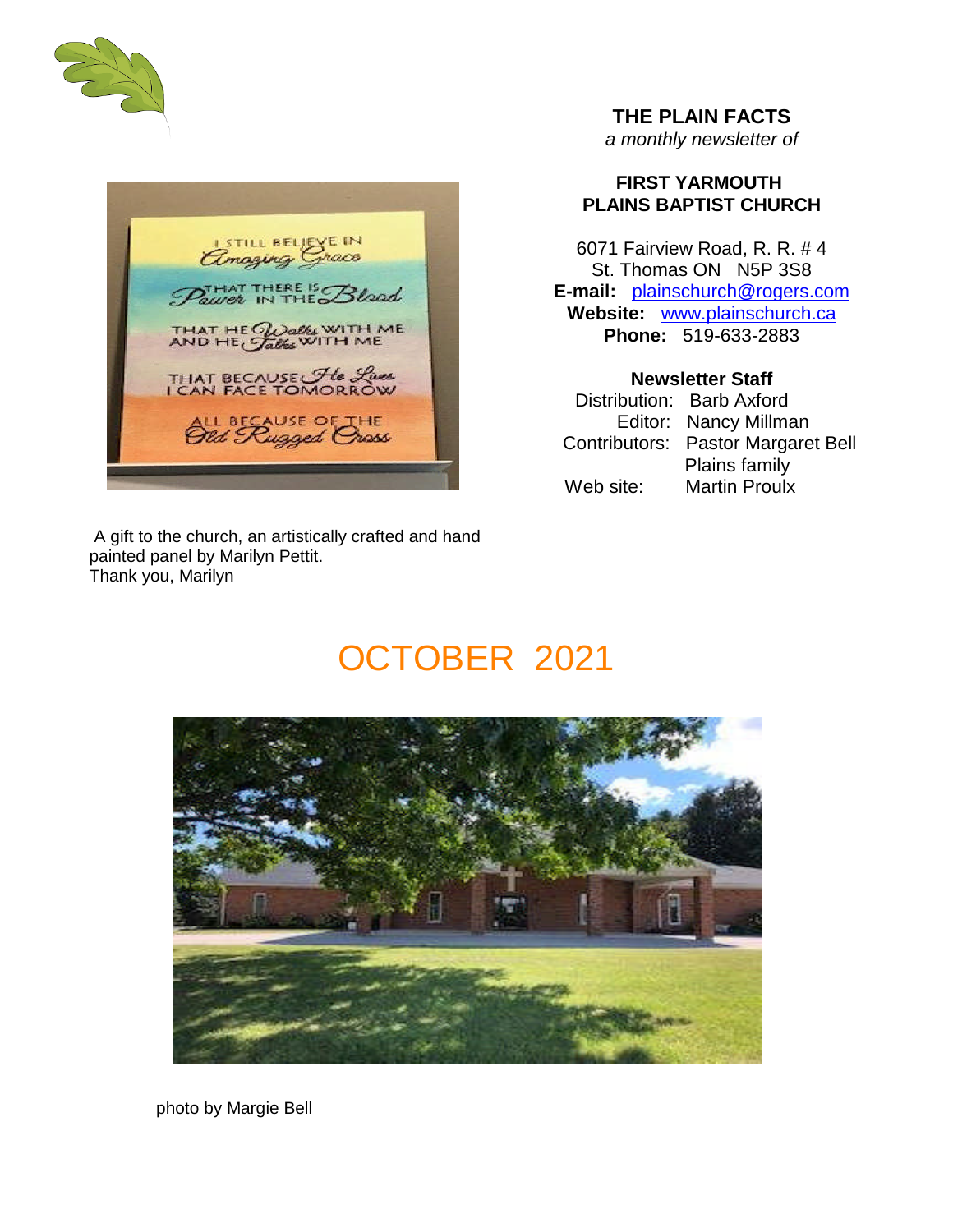

Marilyn Cartwright Rae Axford Jenny and family Vera Martin Larry Mizon Carl & Leena Sibley Faith Seabrook Cherie Doyon Sally Paul **Rose** Rose Wendy Lessard Charlie Rewbotham John & Sherri Doner Paula Welter Don Sawyer Elsie Walker's niece Karl Crocker

Milton Springer **Deanna** Jill & Gerry Coull Jason & Michelle Carnegie

|                                      | <b>Sunday Scripture Readings</b> | Oct 17 191 <sup>st</sup> |
|--------------------------------------|----------------------------------|--------------------------|
| <b>Oct 03-World Communion Sunday</b> | <b>Oct 10 Thanksgiving</b>       |                          |
| Mark 10: 2 -16                       | Joel $2: 21-27$                  | <b>Pentecos</b>          |
| Psalm 8                              | Psalm 126                        | Psalm 34                 |
|                                      | 1. The selection of $\tau$       | $M_{\odot}$ 10. $25$     |

**Mark 10: 21-27 Pentecost 21** 1 Timothy 2: 1-7 Mark 10: 35-45 Matthew 6: 25-33 **Oct 24-Pentecost 22 Oct 31-Pentecost 23 Nov 07-Pentecost 24** Mark 10: 46-52 **Sunday before All Saints Day** Mark 12: 38-44 Psalm 104 Ruth 1: 1-18 Psalm 127 Psalm 146

**Oct 10 Thanksgiving Oct 17** 191<sup>st</sup> Anniversary



I want to take this opportunity to **thank** the Church and all who have reached out with cards, flowers and best wishes. We are doing well and pushing through this difficult time. By the time you read this, I'll have finished my treatments and be on the road to recovery John and Sherri Doner and Family

Sincere **thanks** to my church family at Plains for flowers when I recently had eye surgery and later for a beautiful card acknowledging the 60th anniversary of my Ordination. Greatly appreciated. Malcolm Rust

**Thanks** to you all for the flowers, cards, phone calls, prayers and visits we have received this summer. We praise God for calling Mom Betty home quickly. Margie, as usual, did a great job on Betty's eulogy. Mom Sally has had quite the struggles this summer, but God fulfilled her prayers for one more summer and she enjoyed each day that she received. Love to all. Suppose the Stephen, Carolyn and Sally Plaunt

**Thank you** to my plains family for the beautiful bouquet of flowers. On the 7th of Sept I decided to take a 'short cut' part way down the basement stairs with a basket of laundry (this was not a good idea). I landed on my left knee and hurt it but I did not fracture anything – and I broke some bones in my right foot which, is in a boot until the end of October. Hope to see you after that – love to all. Betty Lidster

Always laugh when you can. It is cheap medicine.

*express permission to speak on their behalf.*

Mark 12: 28-34

**PRAYER CONCERNS** *To protect the privacy concerns of our families, friends, neighbours and church family, it is requested that before names are submitted to the Pastor for prayer, or are put on the Plain Facts prayer list, permission be sought and granted from the individuals to be named, or from family members who have been given*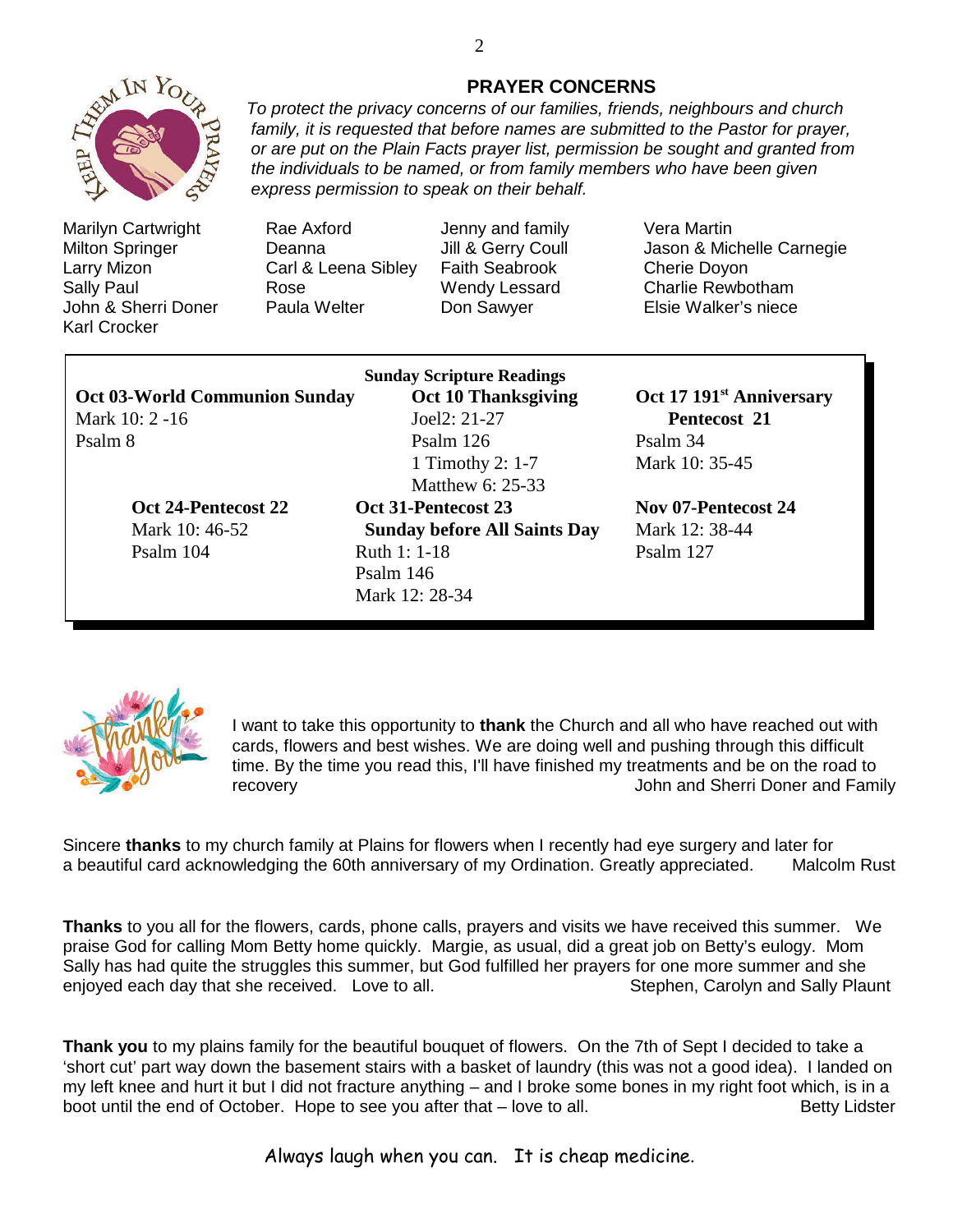#### **EVENTS FOR OCTOBER 2021**

- **Oct 12 Tues 1:30 P.M. Ladies Aid Meeting,** in Oak Hall
- **Oct 17 Sun 10:00 A.M. Sunday Service -** 191 Anniversary Service

Special Anniversary Offering: The Anniversary offering for 2021 will be divided evenly between the Plains General Fund and CBOQ Missions unless otherwise designated by the donor.

#### Dedication:

At our Anniversary Service the newly renovated sanctuary, Sound System and Video system and furnished parlor will be dedicated to the Glory of God. Our huge thanks to all donors, workers, installers, decorators and technicians at the successful completion of these needed, and timely updates!

### **Oct 24 Sun 10:00 A.M. Sunday Service**

**1:00 P.M.** Congregational Meeting: The Fall Congregational Meeting will be held at the church and by Zoom at 1 p.m. A Zoom invitation to the meeting will be sent out by email on the Friday prior.



Jackson Wilcox, son of Jeff and Melanie, grandson to Betty and Charlie Rewbotham, graduated high school from Parkside Collegiate Institute, June 2021. He is currently employed with Ferguson Fancy Beans (farming of course) with plans to attend post-secondary school/apprenticeship next year. Submitted by Melanie Wilcox

- $6<sup>th</sup>$ <br>10<sup>th</sup> Jean Lammiman (97)  $17<sup>th</sup>$  Bob Weare  $3<sup>rd</sup>$  Michael & Louise Sargeant Joanne O'Drowsky  $18<sup>th</sup>$  Judy Burgess  $4<sup>th</sup>$  Bill & Danielle Ralf Joanne O'Drowsky 18<sup>th</sup> Judy Burgess 4<sup>th</sup> Bill & Danielle Ralf 11<sup>th</sup> Dan Dale 18<sup>th</sup> Pat Martyn 12<sup>th</sup> Denny & Diane O'Brien<br>11<sup>th</sup> Rona Wilson 20<sup>th</sup> Bob Bell (92) 13<sup>th</sup> Nic 11<sup>th</sup> Rona Wilson  $20^{th}$  Bob Bell (92)  $13^{th}$  Nicholas & Julee Dale<br>11<sup>th</sup> Laura Crocker  $21^{th}$  Marion Maynard  $18^{th}$  Jason & Michelle Carne 12th Julee Dale 21st Wendy Lessard 20th Dan & Shirley Dale  $14<sup>th</sup>$  Jonathon Daye  $24<sup>th</sup>$  Evelyn Kennedy  $20<sup>th</sup>$  Todd & Kelly Ruddock
- 



- 
- 
- 
- 
- -
	-

- **OCTOBER BIRTHDAYS**<br>ammiman (97) 17<sup>th</sup> Bob Weare 3<sup>rd</sup> Michael & Louise Sargon
	-
	-
	-
- 11<sup>th</sup> Laura Crocker 21<sup>th</sup> Marion Maynard 18<sup>th</sup> Jason & Michelle Carnegie
	-
	-
- $17<sup>th</sup>$  Simon Martyn Bradley  $28<sup>th</sup>$  Mateo Mifsud  $21<sup>st</sup>$  Tom & Marion Lammiman
	- 22<sup>nd</sup> Bruce & Ruth Hammond

NEW E-MAIL address for Stephen and Carolyn Plaunt: plauntsm@gmail.com

An optimist laughs to forget; a pessimist forgets to laugh





#### 4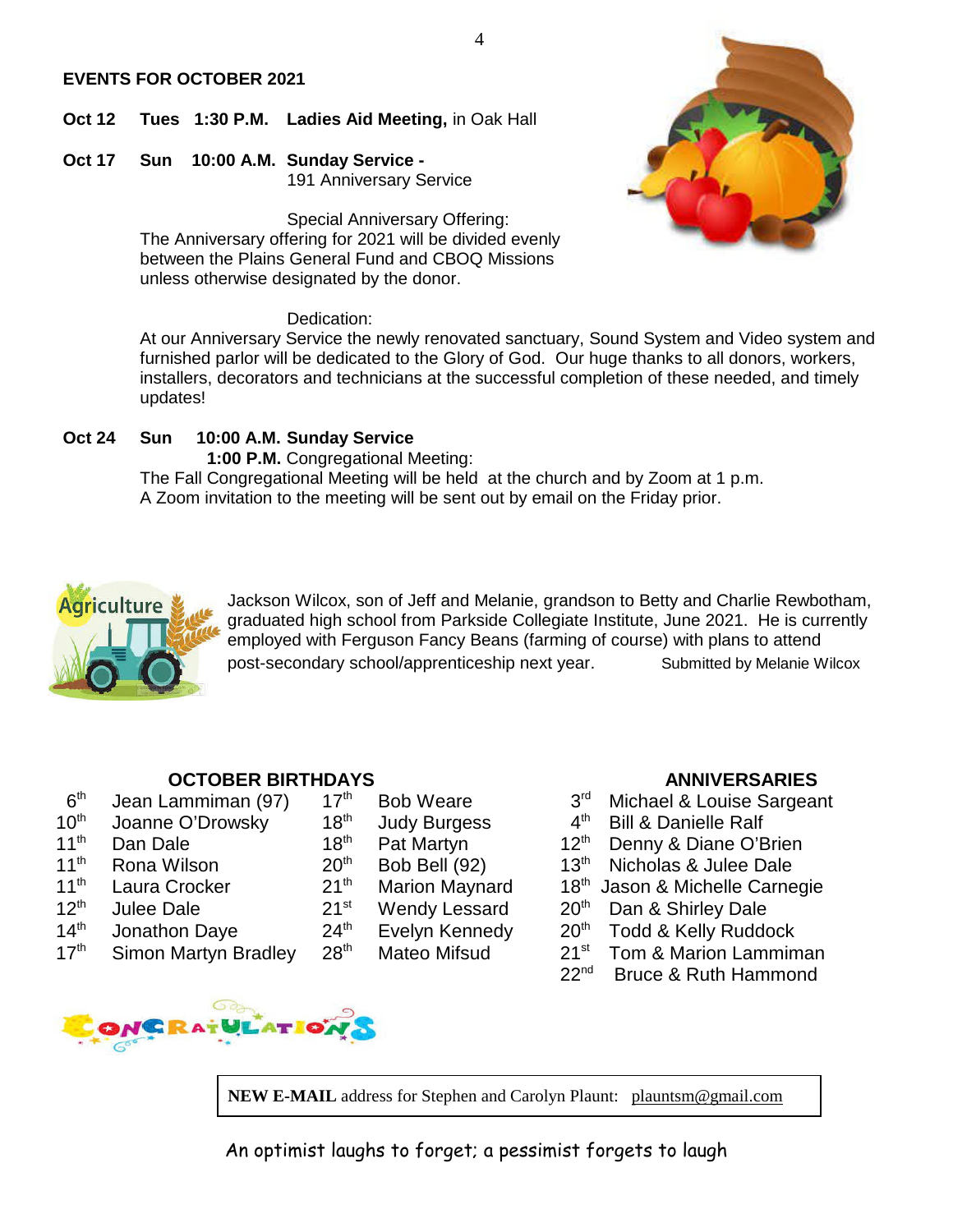# **Agenda for the Fall Congregational Meeting on October 24, 2021 at 1:00 p.m.**

#### Agenda:

- 1) Call to order
- 2) Devotional by Pastor Bell
- 3) Election of Chairperson
- 4) Approval of Agenda
- 5) Approval of minutes from meeting held May 16, 2021
- 6) Business arising
- 7) Reports: Clerk, Cemetery, Deacons, Finance Report and Statement, Ladies Aid Report and Statements, Pastor's Report, Social Committee, and Trustees, Web Master. Please send copy of report to spartacrosby@hotmail.com
- 8) New Business Discuss Church Opening
- 9) Election of Members-At-Large for Nominating Committee

Date of next meeting

Close with Prayer



# **Minutes of Spring Congregational Zoom Meeting on Sunday May 16, 2021 at 1pm**

#### **Call to order**:

Mary Crosby, Clerk called the meeting to order with 28 members in attendance, via Zoom.

#### **Devotional:**

Pastor Margaret Bell read from Matthew chapter 9, verse 27 to 31, followed with a prayer.

#### **Election of Chairperson**:

Motion by Betty Rewbotham that Danial Dale Chair the meeting, seconded by John Gibbons carried. **Approval of Agenda**:

Motion by Charles Rewbotham, seconded by Phyllis Huffman to accept the agenda, carried. Approval of Minutes of Meeting held January 31, 2021:

Motion by Ellen Brekelmans, seconded by Judy Jacklin, carried.

# **Reports**:

#### **Clerk Report**:

We have 141 members in our church. We lost one member Ray Martin in February.

#### **Cemetery Report**:

No report

#### **Deacons Report**:

Betty Rewbotham reported that the Deacons planned drive by for Edith Norton's farewell, they held Easter Sunrise Service by the Oak Tree, are planning drive by for Hazel Breklemans farewell in June. They have had some discussions on reopening the church in the fall and what it would look like.

#### **Financial Report**:

Finance committee met by email for quarterly meeting to review income and expenditures and ensure we were in line with the budget. We have had gains for the first quarter and April. The finance committee would like to Thank everyone for their support during these difficult times. The Audio/Visual Capital Cost Project closed last year under budget by \$2126, we opened it again with the remaining budget amount as the camera was returned and credited and other equipment has been purchased. No future Projects approved yet, however donations are still being accepted.

#### **Ladies Aid Report**:

No meetings or events have been held due to Covid 19. They have bank balance of \$7,710.48

#### **Pastor's Report**:

Pastor Bell has had total of 149 contacts from February 2021 to May 2021.

She has been doing zoom coffee breaks and video sermons weekly, attending church meetings and special services including funeral for Ray Martin in February. Pastor Bell has volunteered to be one of our church delegates for CBOQ Virtual Assembly this year in June.

# **Social Committee Report**:

No meetings have been held this year. They have a bank balance of \$9,487.03.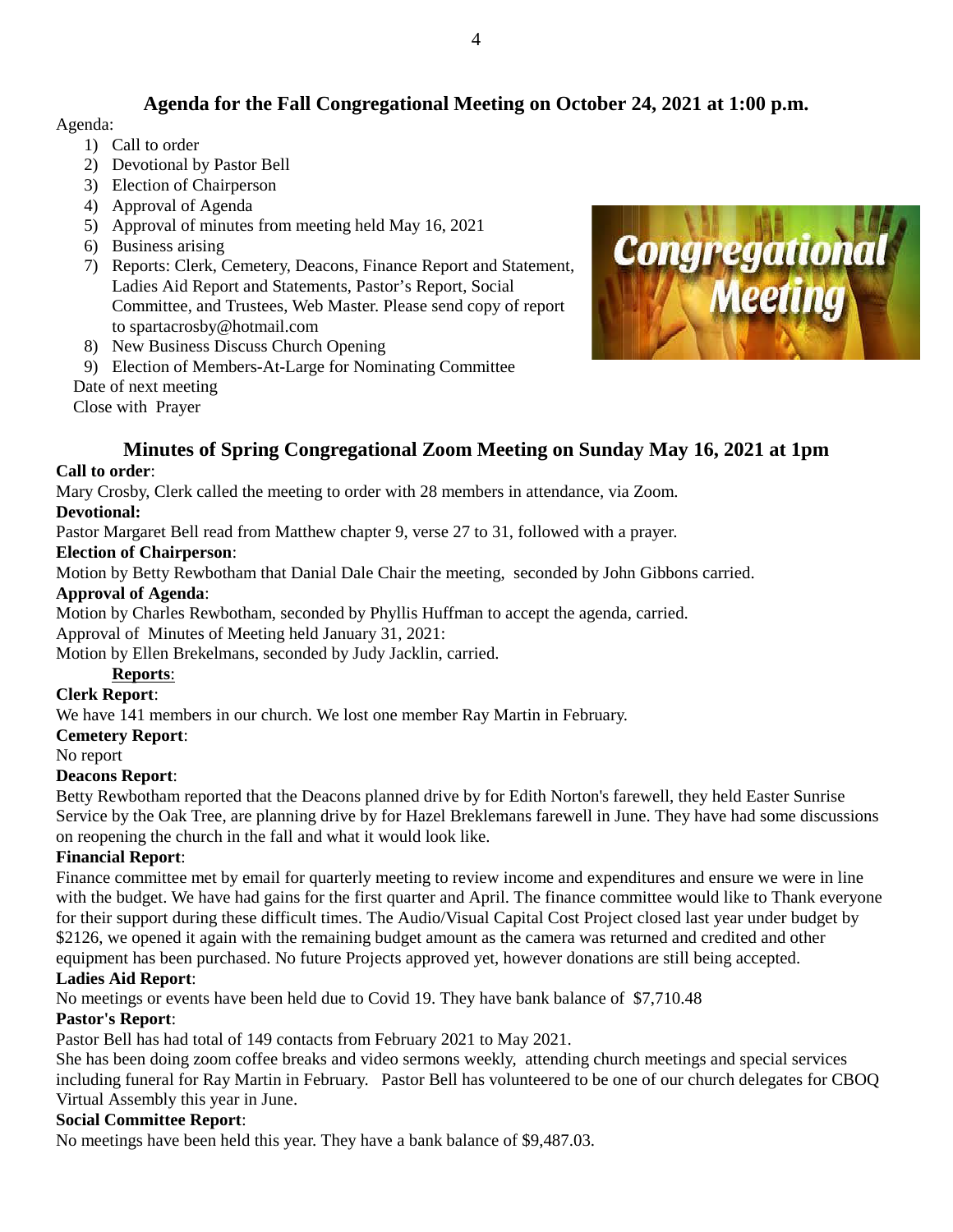### **Trustees Report**:

They have had one meeting this year. Yard work has been done, both furnaces have been serviced, new garbage container ordered and new replacement fan for Oak Hall (at no cost). Thanks to Gary Higgs, John Doner, Mike Jackson, Todd Ruddock, Dan Dale for yard, flower bed and hedge maintenance at the church.

5

#### **Plains Privacy Policy**:

This will be reviewed with our Lawyer Amy Dale when she is available. We suggest that a notice be placed in the bulletin for any services being taped.

#### **Web Master Report**:

Report stated that \$135.46 was paid to Web Hosting Canada in October 2020. An annual web hosting fee is \$135.46 . Website governance should be addressed and formalized at some point during up coming year. We have been operating informally so far with respect to submission of content and posting.

#### **Sunday School Report**:

#### No Report

Motion to accept Reports by John Gibbons, seconded by Betty Rewbotham, carried.

#### **New Business**:

-Drive by on June 13, 2021 for Hazel Brekelmans. Sunday School and Church together will give a monetary gift as she is moving out west.

-Sherry Graham has volunteered to be treasurer for Sunday School and will be officially voted into the role at the October meeting.

-Affirmed Delegates for June CBOQ Assembly to be Louise Sargaent and Margaret Bell, motion by Sherry Graham, seconded by Linda Willand, carried.

#### **Date of Next meeting October 24, 2021 at 1pm.**

Meeting adjourned motion by Carol Maes, seconded by John Gibbons, carried Meeting was closed with a prayer by Pastor Bell..

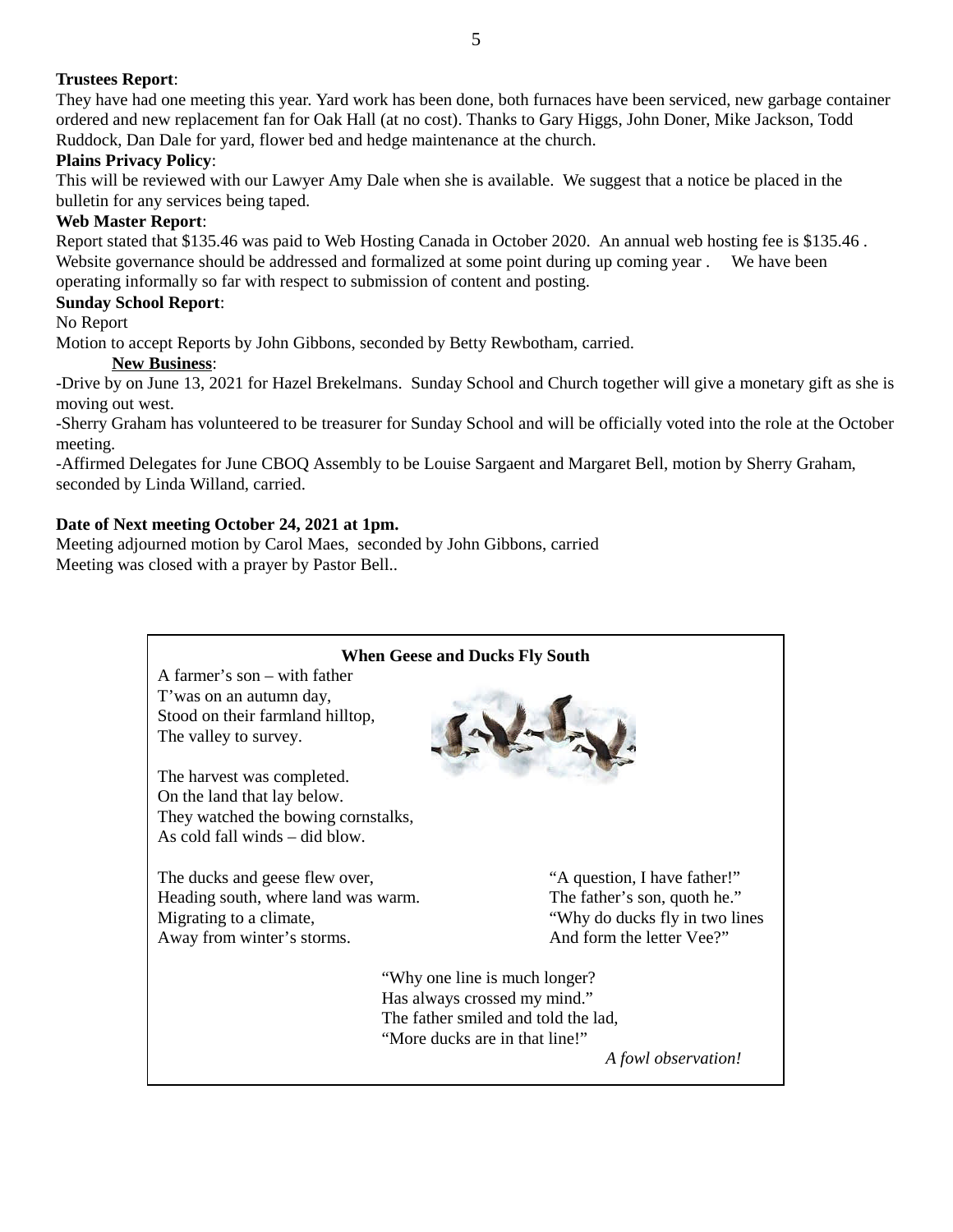### **FIRST YARMOUTH (PLAINS) BAPTIST CHURCH Financial Statement as of 30th of September, 2021**

|                               | <b>General Fund</b> | <b>Missions</b> | <b>Communion Fund Sunday School</b> |      | <b>Totals</b>  |
|-------------------------------|---------------------|-----------------|-------------------------------------|------|----------------|
| <b>Income</b>                 | 61,766.57           | 2,326.53        | 2,087.00                            | 0.00 | 66,180.10      |
| <b>Expenses</b>               | 64,811.21           | 2,326.53        | 1,587.11                            | 0.00 | 68,724.85      |
| Net Gain(Loss)                | $(-3,044.64)$       | 0.00            | 499.89                              | 0.00 | $(-2, 544.75)$ |
| <b>Balance end of 2020</b>    | 52,078.97           | <u>0</u>        | $(-69.27)$                          | 0.00 | 52,009.70      |
| <b>Balance as at 07/31/21</b> | 49,034.33           | 0.00            | 430.62                              | 0.00 | 49,464.95      |

**<sup>1.</sup> The General Fund shows a net loss as at 30th of September, 2021 of (\$-3,044.64). Grass cutting has been paid up until July 31st, 2021.**

- **2. Missions income as at the 30th of September, 2021 totalled \$2,326.53. That amount has been forwarded to CBOQ and CBM. This amount is made up as follows: CBOQ - General Budget - \$1,202.50; CBM General Budget - \$721.03; Sharing Way - \$173.00, and \$230.00 for World Food Crisis.**
- **3. The Communion fund had a net gain as of 30th of September, 2021 of \$499.89. The 2020 deficit in the Communion Fund was (\$-69.27) leaving a balance of \$430.62 in the Communion Fund.**
- **4. There have been no designated Sunday school donations in 2021.**
- **5. The Special Projects/Future Projects Fund has income of \$2,131.90 to date. Expenses to date total \$1,101.21, leaving a balance of \$1,030.69 in the Special Project Fund. Donatons in memory of Betty Graham for that fund totalled \$75.00, in memory of Ray Martin totalled \$485.00, in memory of Helen (Peg) Bell totalled \$20.00, and in memory of Betty Plaunt, \$275.00.**

**Once again, I would like to personally thank the wonderful people of Plains who continue to make sure their donations arrive at my home office, either by mail, drop off, PAR, or etransfer. "Great is thy faithfulness!" Thank you so very much!! Respectfully submitted, Shirley E. Dale Treasurer STAY SAFE AND STAY HEALTHY! P.S. See you at CHURCH on Anniversary Sunday, October 17th!**

**The email address to send e-transfers to, is: northridgesd@gmail.com** Mailing Address: 44694 Fruit Ridge Line, R. R. # 5, St. Thomas, ON N5P 3S9 **Thank you for your financial support**





Humor is a prelude to faith and laughter is the beginning of prayer. Laughter is the shortest distance between two people.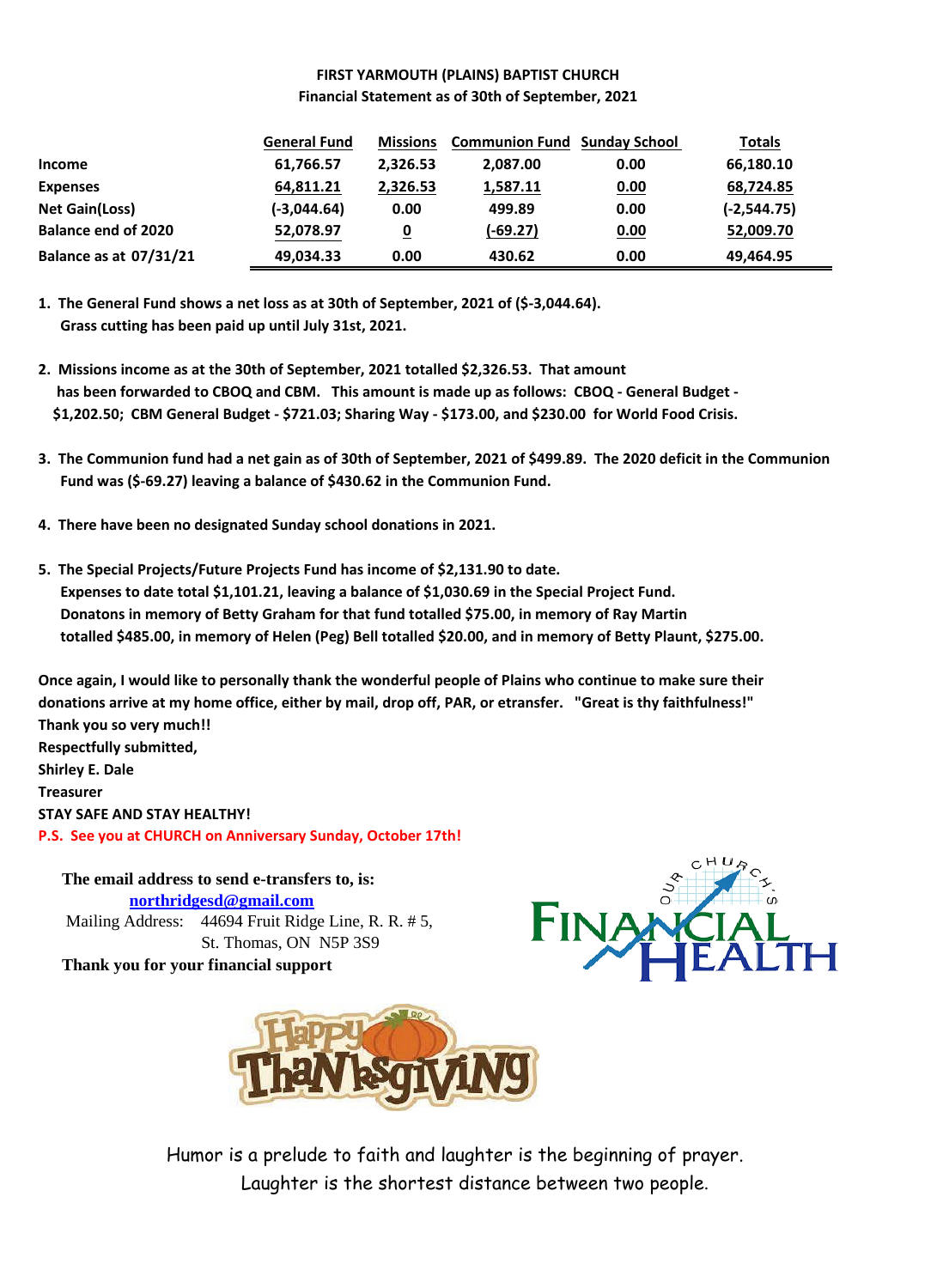**Pastor's Page**

**My friends,**

**I want to extend to you my warmest wishes that you will have a blessed Thanksgiving! In whatever way you choose or are limited in spending the holiday, may you take a few moments to bask in your blessings; relationships, material and spiritual that decorate your life! I am most thankful to God for you, my church family and I look forward with joy and gratitude to the resumption of worship services at the Plains! Sunday, October 17, 2021 will mark Plains' 191st Anniversary! Remember way back to last year when we celebrated with a Drive-by parade (81 people participated). Phyllis videoed it, the media covered it and festive cupcakes brought smiles to our faces (and icing on our faces). At the end of the event, the Deacons presented me with gifts from you to mark my 30 years as your Pastor. I plan to wear my acorn earrings on October 17 when we gather to remember, give thanks and rejoice in God's faithfulness to all generations,** *including ours***!**

**This year's celebration will be historic and unique as we return from an imposed exile that began in the midst of Lent, 2020. You may recall that on March 15, 2020, the Sunday before the day that the Premier declared a shut down due to the pandemic, we were on the cusp of beginning the renovation of the sanctuary's east wall and installation of a new Sound and video system. We will hold a time of dedication on October 17 to acknowledge those projects and give thanks for the people who saw them through to completion.**

**We are still living through a rather 'fluid' time but***, "the good Lord willin' and the Covid don't rise***" to borrow and** *bend* **an old saying, this is what you can expect on Sunday, October 17 and as we go forward into Autumn of 2021.**

#### **BEFORE YOU ARRIVE**

- **The Covid Policy and Procedure document, created in 2020 and updated to reflect the current situation will soon be posted on the Plains Website, (plainschurch.ca) along with the Screening Page.**
- **Only double vaccinated people or fully vaccinated parents/guardians with children who are too young for vaccinations are permitted to attend worship. The children must remain seated with their parents. There will not be any children's programming offered at this time.**

#### **ON ARRIVAL**

- **The Screening Page will be posted on the door of the church to be read by everyone who enters the building. If you answer "Yes" to any of the questions posed on that Screening Page, please do not enter the church.**
- **Please plan on arriving at the church a few minutes early so that your name and proof of vaccination can be recorded before you're directed to your seat. We are taking attendance before service for Contact tracing. Once your proof of**